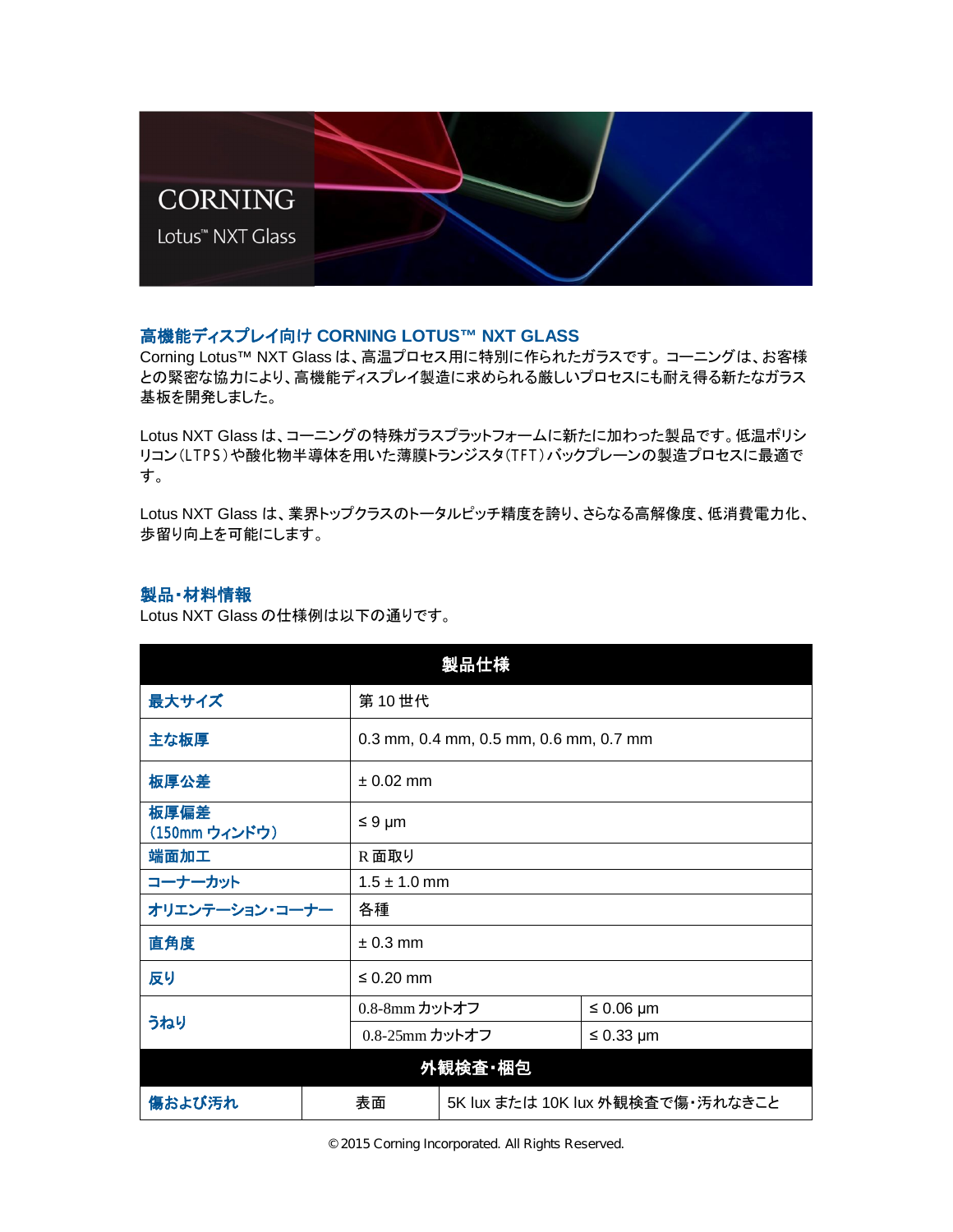|                                                          | 裏面                                      | 1.5K または 5K 限度見本による (1.5K lux) |  |  |  |
|----------------------------------------------------------|-----------------------------------------|--------------------------------|--|--|--|
| 内部異物                                                     | $\leq$ 0.1 mm                           |                                |  |  |  |
| 端面チップ                                                    | $\leq 1.0$ mm                           |                                |  |  |  |
| 端面クラック                                                   | 1.5K lux 外観検査で傷・汚れなきこと                  |                                |  |  |  |
| 梱包                                                       | PP ケース(730 x 920mm 以下のサイズ)              |                                |  |  |  |
|                                                          | Corning® DensePak® (730 x 920mm 以上のサイズ) |                                |  |  |  |
| 傷、汚れおよび内部異物の欠陥基準は、各基板の外周部(10mm)を除く全<br>品質保証領域<br>ての部分に適用 |                                         |                                |  |  |  |

| 寸法測定                              |              |          |      |                        |                        |             |             |             |     |
|-----------------------------------|--------------|----------|------|------------------------|------------------------|-------------|-------------|-------------|-----|
|                                   | サイズ          | 厚さ       | 面取り部 | コーナ<br>ーカッ<br>$\vdash$ | オリエンテ<br>ーション・コ<br>ーナー | 直角度         | 反り          | うねり         | 熱収縮 |
| レーザゲー<br>ジ                        | $\mathsf{X}$ | X        |      |                        |                        | $\mathsf X$ |             |             |     |
| キャリパ                              | $\times$     |          |      |                        |                        |             |             |             |     |
| マイクロメー<br>タ                       |              | $\times$ |      |                        |                        |             |             |             |     |
| スケールル<br>$-\mathcal{L}$<br>(x10倍) |              |          | X    | X                      | X                      |             |             |             |     |
| 直角度ゲー<br>ジ                        |              |          |      |                        |                        | X           |             |             |     |
| 隙間ゲージ                             |              |          |      |                        |                        |             | $\mathsf X$ |             |     |
| 表面形状測<br>定装置                      |              |          |      |                        |                        |             |             | $\mathsf X$ |     |
| 熱収縮ゲー<br>ジ                        |              |          |      |                        |                        |             |             |             | Χ   |

| 外観検査 |                     |         |            |                                             |            |  |  |
|------|---------------------|---------|------------|---------------------------------------------|------------|--|--|
|      | 表面                  | 裏面      | 内部異物       | チッピング                                       | クラック       |  |  |
| 検査環境 |                     |         | 遮光クリーンルーム  |                                             |            |  |  |
| 光源   |                     |         |            | ハロゲン (10K lux)、ハロゲン (5K lux)、蛍光灯 (1.5K lux) |            |  |  |
| 検査照度 | 5K または<br>$10K$ lux | 1.5Klux | $1.5$ klux | 1.5klux                                     | $1.5$ Klux |  |  |
| 方法   |                     |         | 自動検査       |                                             |            |  |  |

© 2015 Corning Incorporated. All Rights Reserved.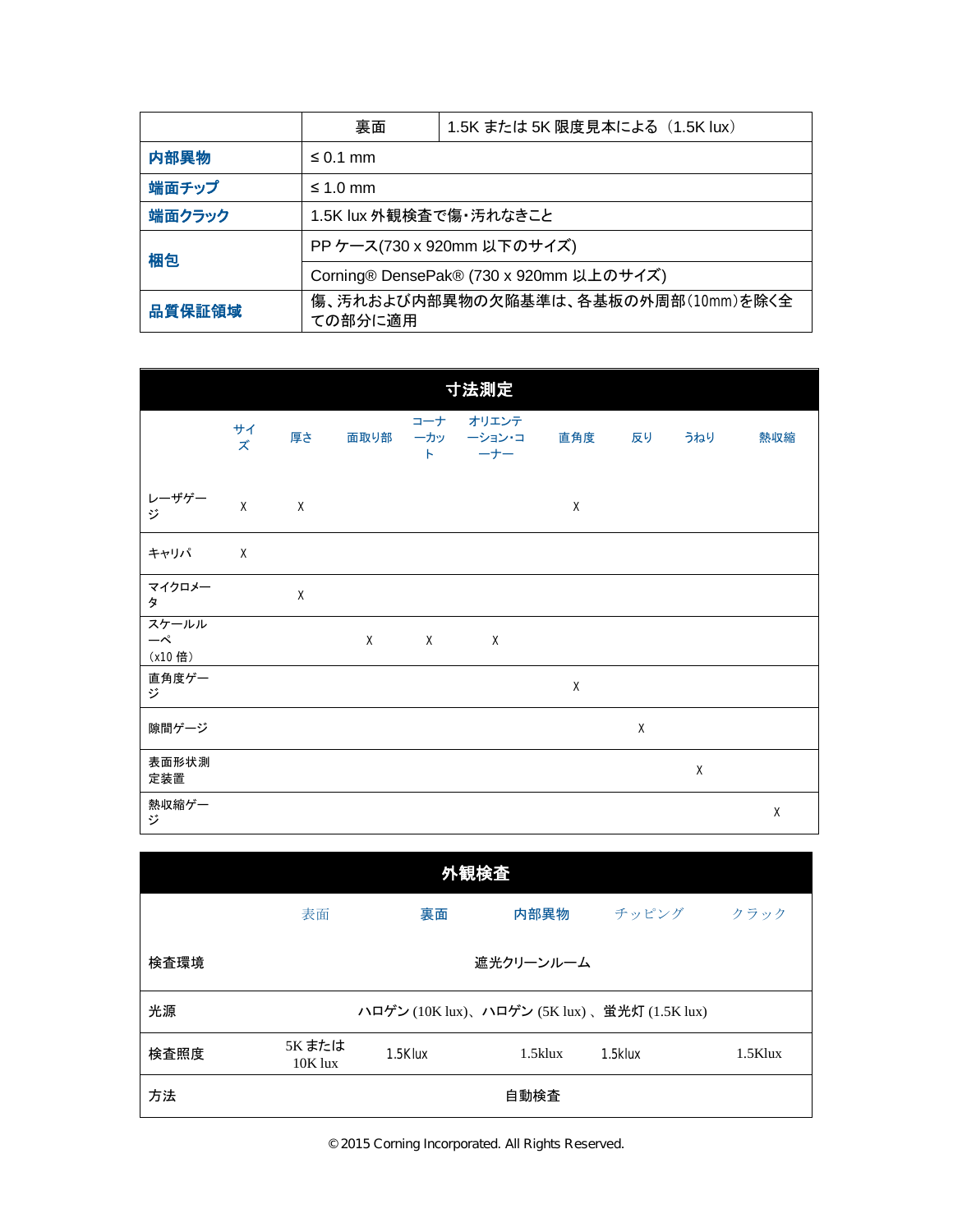| 材料情報                      |                                 |                                   |             |  |  |
|---------------------------|---------------------------------|-----------------------------------|-------------|--|--|
| ガラス種類                     | アルカリ土類アルミノホウケイ酸ガラス              |                                   |             |  |  |
| ガラス成形方法                   | フュージョンドロー法                      |                                   |             |  |  |
| 主な用途                      | LTPS および酸化物 TFT など高機能ディスプレイ向け基板 |                                   |             |  |  |
|                           | 2.59 $g/cm3$<br>密度 (20℃)        |                                   |             |  |  |
|                           | ヤング率<br>83 GPa                  |                                   |             |  |  |
| 機械的特性                     | 34 GPa<br>せん弾性率                 |                                   |             |  |  |
|                           | ポアソン比                           | 0.23                              |             |  |  |
|                           | ビッカース硬度 (200g荷重、15<br>秒間)       | 643 kgf/mm <sup>2</sup>           |             |  |  |
| 熱膨張                       | 熱膨張係数(0 - 300°C)                | $35 \times 10^{-7}$ /°C           |             |  |  |
|                           | 軟化点(107.6 ポアズ)                  | 1043°C                            |             |  |  |
| 粘性                        | 徐冷点(1013 ポアズ)                   | 806°C                             |             |  |  |
|                           | 歪点 (1014.5 ポアズ)                 | 752°C                             |             |  |  |
| 電気的特性                     |                                 | at 25°C                           | 25.7 ohm-cm |  |  |
|                           | $Log_{10}$ 体積抵抗率                | at $250^{\circ}$ C                | 14.3 ohm-cm |  |  |
|                           |                                 | at 500°C                          | 9.4 ohm-cm  |  |  |
|                           | 誘電率 (20°C、1kHz)                 | 6.17                              |             |  |  |
|                           | 損失正接 (20°C、1kHz)                | 0.15%                             |             |  |  |
|                           | 屈折率 (589.3nm)<br>1.526          |                                   |             |  |  |
| <b>Optical Properties</b> | 分散                              | 61.7                              |             |  |  |
|                           | 複屈折率                            | 283 (nm/cm)/(kg/mm <sup>2</sup> ) |             |  |  |
|                           | 透過率 (400 - 800nm)               | $>90\%$                           |             |  |  |